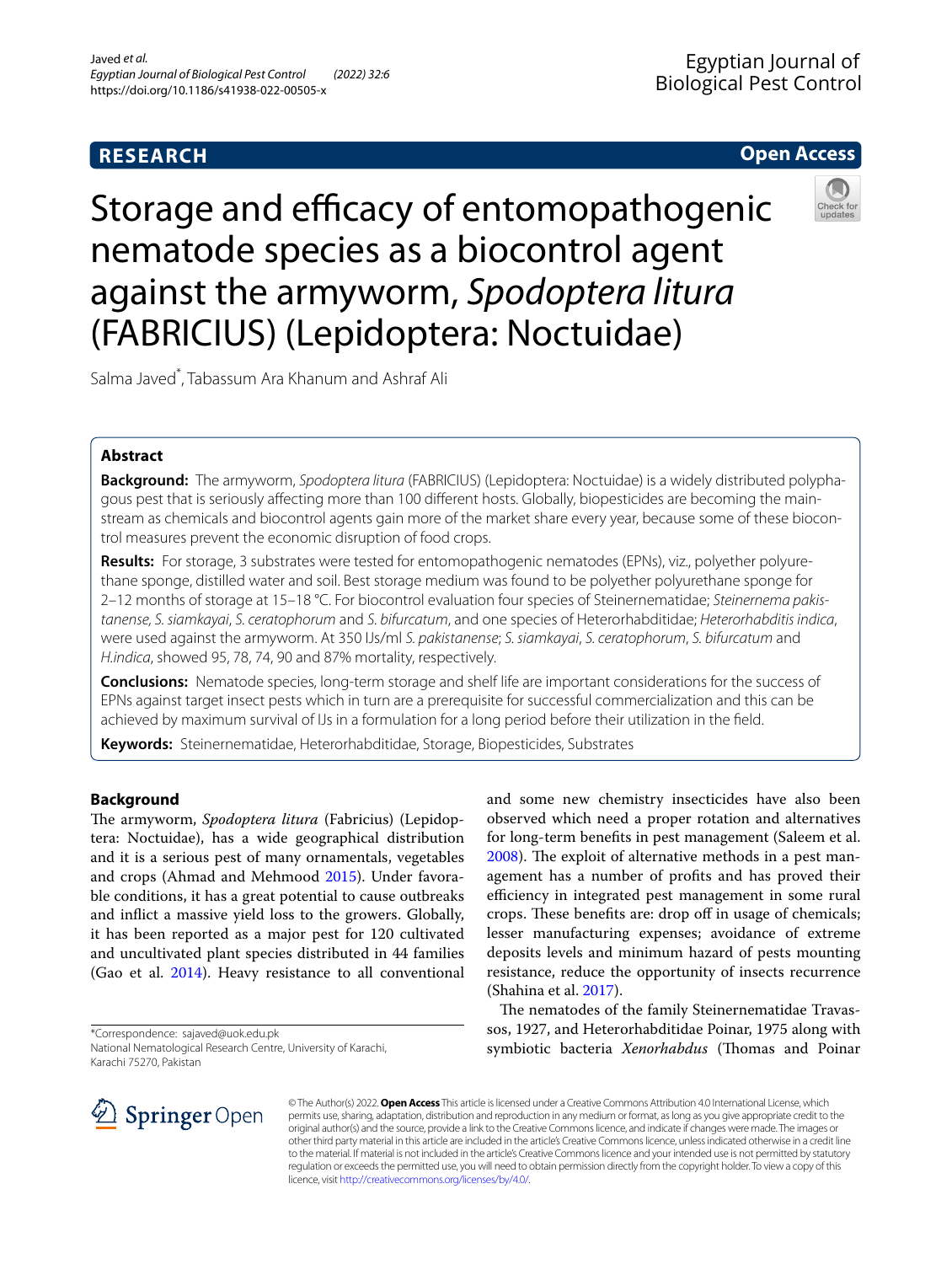1979) and *Photorhabdus* Boemare et al. 1993 have come to be regarding as optimistic biological control agent of a broad range of farming crop pests and the key con-stituent in IPM (Tabassum and Salma [2020\)](#page-4-4). Their virulence mechanism and the infection process are based on the free-living infective juveniles (IJs), which are highly mobile and responsible for the dispersal of the nematodes (Ciche et al. [2008](#page-4-5)). Globally many researchers are now investigating the possible exploit of EPNs as biological controls to convene the innovative values, require approximately residue free fruits and vegetables (Shahina et al. [2017\)](#page-4-3). Successful commercialization can be achieved by a maximum survival of IJs in a formulation for a long period before their utilization in the feld. Nematode mortality may vary from 70 to 100%, if storage life of the formulated product has expired (Grewal [2002](#page-4-6)). The approval of beneficial nematode grounded products infuenced on their permanency during shipment, healthy shelf life and their ease of practice and reliable enactment in feld conditions (Piggot and Wardlow [2002](#page-4-7)).

Therefore, the present study was designed to evaluate different substrates for storage of EPNs and their efficacy against *S.litura* under laboratory conditions*.*

### **Methods**

# **Storage of entomopathogenic nematodes on diferent substrates**

Entomopathogenic nematodes species, viz., *S. pakistanense*; *S. siamkayai*, *S. ceratophorum*, *S. bifurcatum* and *H. indica*, were stored in incubating chamber on polyether polyurethane foam, distilled water and soil medium for 2, 4, 8, 10 and 12 months duration at 15–18 °C and tested out their survival rates. The average number of live IJs was calculated under stereo microscope (40 x) on counting chamber. Experiment was completely randomized block design, with three replicates of each EPNs species and months.

## **Polyether polyurethane sponge**

Polyurethane sponge was cut into small pieces  $(1.25 \times 1.25$  cm) cleanse with 75% ethanol and sterilized at 60 ºC for 10 min. Freshly emerged from infected *Galleria mellonella* larvae, 1000 infective juveniles of each species were evenly poured on 240 gm pieces of sponge separately. Sponge-coated pieces were stored in a plastic bag sealed with tips and tied with rubber band. To check viability of nematodes, sponge was soaked separately (each species and treatment) in 20 ml water flled in a 100-ml sterilized beaker for half an hour and squeezed to release the nematodes.

# **Distilled water**

Freshly harvested IJs of the fve species of EPNs were stored in 80 ml distilled water in 250-ml conical fask separately at the concentration of 200 IJs/ml.

# **Soil medium**

A 100-ml sterilized beakers was flled up to 80 ml with sterilized sand. Newly propagated 1000 IJs of mentioned nematodes species were pipetted in a beaker with 5 ml water suspension separately. For incubation beakers were covered with aluminum foil tied with elastic band. After completion of time survival of IJs was calculated by Cobb's sieving and decanting method using 150 mesh sieves over a 500 mesh sieve. Nematodes were retained on the bottom sieve and then collected to estimate the survival percentage.

### <span id="page-1-0"></span>**Efcacy of EPNs against** *Spodoptera litura*

Batches of 25 *S. litura* last stage larvae were placed in each 6-cm plastic Petri dish bottomed with moist flter paper and treated with nematode concentrations @ 150, 250 & 350 IJs in 1 ml distilled water with few drops of 2% Tween 80 as emulsifer. Plates were sealed with Paraflm and incubated at 28–30 °C. Mortality was determined after 48 h and untreated as a control, with 1 ml of distilled water without nematodes. Each treatment had four replicates and the experiments were repeated 3 times on different dates. The cause of mortality of insect was confrmed by dissecting the insect and observing the presence of nematodes.

# **Statistical analysis**

Statistical data were analyzed by multifactor analysis of variance (ANOVA, followed by Duncan's multiple range test  $(P<0.05)$  for separation of means (Duncan [1955\)](#page-4-8).

# **Results**

## **Polyether polyurethane sponge**

In sponge after 2 months of storage, the average survival rates of *S. ceratophorum*, *S. pakistanense* were 72% and *S. siamkayai* 71%, *S. bifurcatum* 77% while *H. indica* showed 75% survival rate. As the time duration increased, the survival rates of *H. indica* declined up to 50%, while *S. ceratophorum*, *S. pakistanense* showed 45%, *S. bifurcatum* 42% and *S. siamkayai* 35% (Fig. [1\)](#page-2-0). *S. pakistanense* showed a high survival during 2–6 months in sponge medium (ANOVA *F*=3.6; df=3, 15; *P*<0.05), whereas *S. bifurcatum* showed a maximum survival in sponge during 2–6 months (ANOVA *F*=3.2; df=3, 15; *P*<0.05), while *H. indica* showed a minimum survival in sponge during 2–6 months (ANOVA  $F=0.2$ ; df = 3, 15;  $P < 0.05$ ),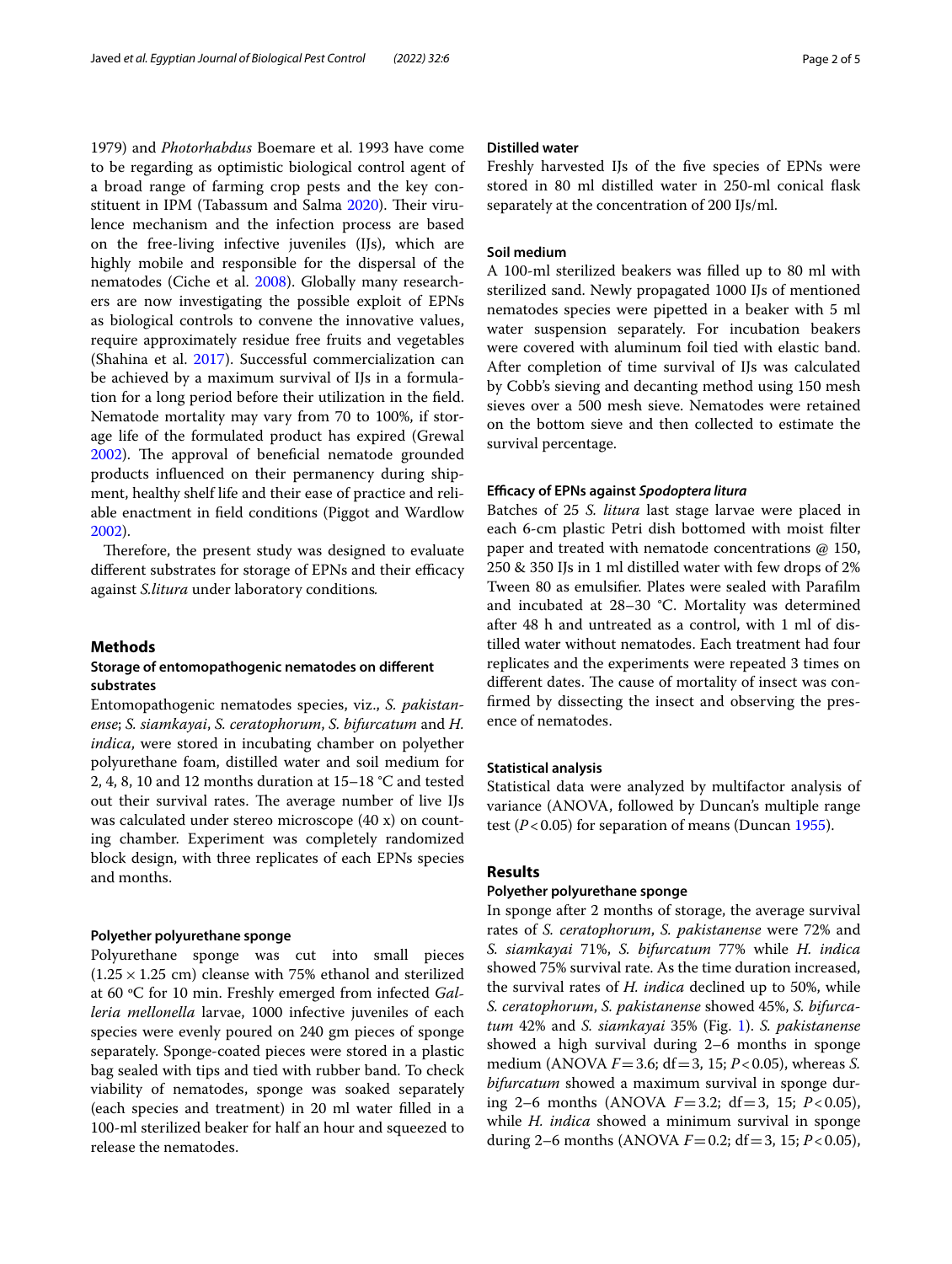

<span id="page-2-0"></span>whereas *S. ceratophorum*, *S. siamkayai* showed less signifcant survival rates in sponge during 2–6 months  $(ANOVA F = 0.135; df = 3, 15; P < 0.05).$ 

### **Distilled water**

After 2 months of storage in distilled water, the average survival rates of *S. ceratophorum* were 65%, *S. pakistanense* 72%, *S. bifurcatum* 68% and *S. siamkayai* and *H. indica* showed 64% of viability. After half year of storage the survival percentage of *S. ceratophorum* and *S. pakistanense* was 56 and 60%, respectively. *S. siamkayai* and *H. indica* showed 52% and *S. bifurcatum* 42%. After completion of one year of storage all species survival rates in distilled water were found to be 32–36% (Fig. [1](#page-2-0)). In water, *S. pakistanense* showed a signifcant high survival during 2–6 months (ANOVA  $F=8.4$ ; df = 4, 15;  $P<0.05$ ), while *S. ceratophorum*, *S. bifurcatum, S. siamkayai* and *H. indica* showed a moderate signifcance during 2–6 months (ANOVA *F*=4.0; df=3,15; *P*<0.05).

# **Soil medium**

In [soil medium](#page-1-0), viability of nematodes is shown in (Fig. [1](#page-2-0)) from 2 to 12 months of storage. In [soil medium](#page-1-0) after 2 months of storage less number of nematodes survived of all tested species as compared to other substrate. The survival rates ranged from 35 to 60%at 6 months of storage, declined up to 22–30%. In soil, all type of nematodes showed nonsignifcant survival rates during 2–6 months  $(ANOVA F = 0.1; df = 4, 15; P < 0.05).$ 

### **Efcacy of EPNs against** *Spodoptera litura*

Isolates of *S. bifurcatum*, *S. ceratophorum, S. pakistanense*, *S. siamkayai* and *H. indica* were evaluated to fnd, infectivity and mortality *S.litura* last stage larvae at diferent concentrations at 28–30 °C by flter assay in laboratory experiments (Fig.  $2$ ). The ANOVA showed signifcant diferences among efectiveness of nematode species on army worm (ANOVA  $F = 24$ ; df = 4;  $P = 0.0005$ ). Concentration of nematodes also diverged signifcantly (RCBD-one-way ANOVA  $F=23$ ; df=4;  $P<0.05$ ) and impact of the three concentrations with fve nematode species also had the remarkable results on army worm (ANOVA  $F=30$ ; df $=4$ ;  $P<0.05$ ). Outcome verified that the EPNs could restrain the frequency of *S.litura*. *S. pakistanense*, *S. bifurcatum* and *H. indica* showed higher mortality rates (87–95%) at high application concentrations than *S. ceratophorum* and *S. Siamkayai* (74–78%). Maximum mortality rates were attained at the concentrations of 350 IJs/ml (Fig. [2](#page-3-0)) after 48 h. At the lowest concentration (150 IJs/ml) 60% of army worms were killed by *S. bifurcatum*, after 48 h of exposure time showing signifcant diferences with 50% against *H. indica* and *S. ceratophorum*. The mortality rates of *S. litura* increased depends upon the concentrations. At 350 IJs/ml, *S. pakistanense* showed the highest mortality rates (95%), while the lowest one was (74%) by *S. ceratophorum*. Nematode juveniles reproduced in the larvae of *S. litura*, which were clearly seen when dead larvae were transferred to vacant cavity block.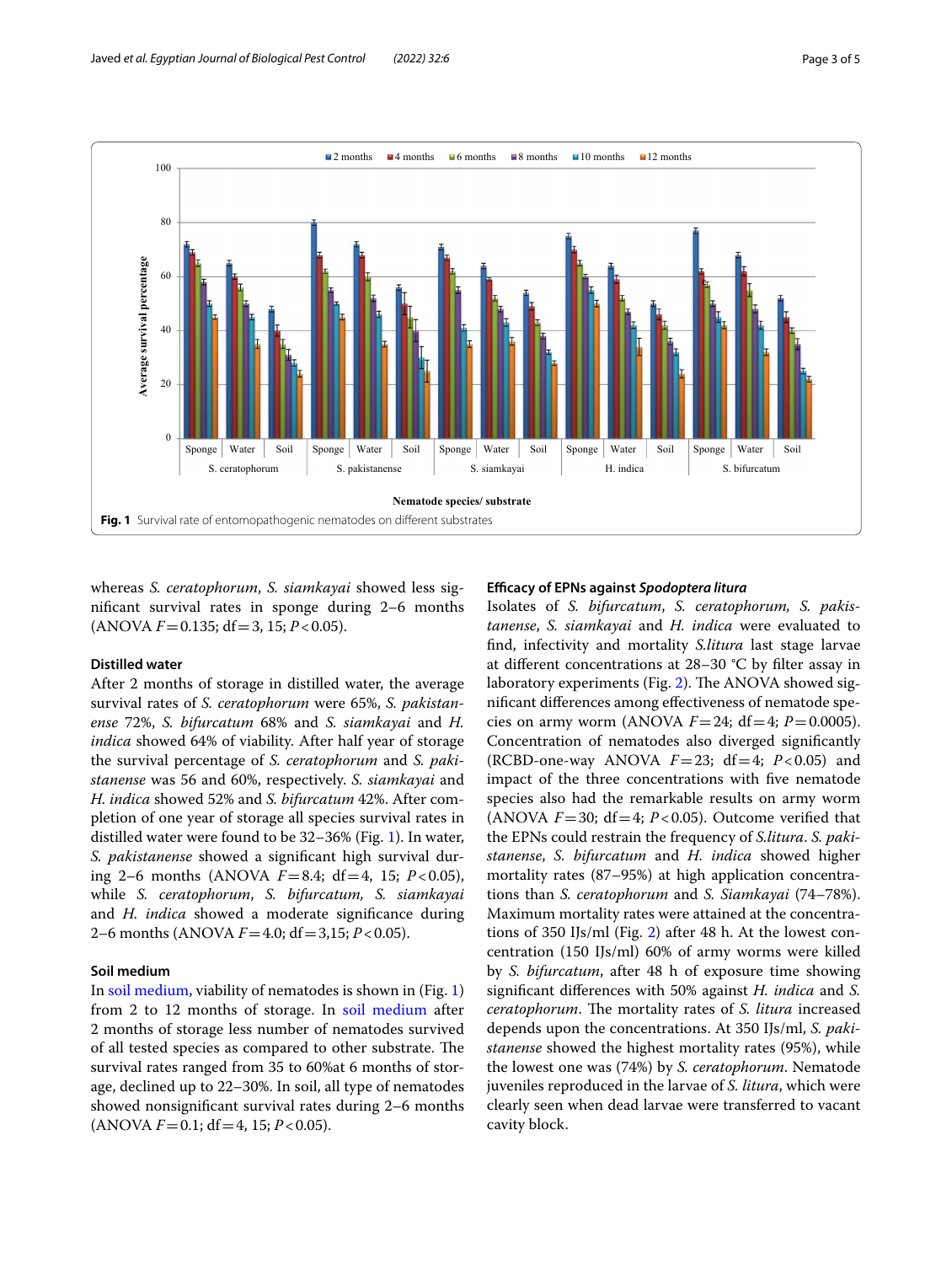

# <span id="page-3-0"></span>**Discussion**

For feld application of EPNs as biocontrol agents against agricultural pests, key necessities are the suitable packing of IJs at optimum temperature according to species requirement, so that infective juvenile scan persists with maximum shelf life (Lalramliana and Yadav [2009](#page-4-9)). In the present study, fve species of EPNs, viz., *S. bifurcatum*, *S. ceratophorum, S. pakistanense*, *S. siamkayai* and *H. indica*, were stored in three diferent substrates sponge, water and soil medium to check the longevity for  $2-12$  months. The best storage medium was sponge where the maximum number of infective juveniles remained alive, followed by water and then soil medium. Lewis and Shapiro-Ilan [\(2002](#page-4-10)) used sand, starch substrate and soil (high clay content) to store *S. carpocapsae* IJs. It was observed that, depending on the substrate used for storage, the IJs moved and obtained oxygen more or less easily and were able to increase or decrease their energy expenditures. The starch substrate, in which the space between particles is small, was not suitable to extend IJs survival. The soil used in the experiment was considered poorer for storage than sand; this can be explained by the fact that nematode movement is more difficult in that substrate, increasing energy expenditure and decreasing oxygen difusion. Andalo et al. ([2011](#page-4-11)) evaluated substrates to extend the survival of entomopathogenic nematodes, suspensions of 3000 IJ ml<sup>−</sup><sup>1</sup> of *Heterorhabditis* sp. JPM4 and *Steinernema carpocapsae*. All were added to dirt, fne sand, coarse sand, foam, expanded clay, phenolic foam, agar, corn starch, Plantmax®, and water. *S. carpocapsae* IJs were still alive after 180 days in the foam treatment as compared to other treatments, while expanded clay, Plantmax<sup>®</sup> and phenolic foam were not efective in maintaining the survival rate. Foam, coarse sand and fne sand provided greater Heterorhabditis species IJs survival at 180 days. Agar, phenolic foam and Plantmax® had lower survival indices than the control. The polythene sponges used as carriers for infective juvenile storage have been successful in many studies (Ley and Mundo-Campos  $2004$ ). The physical carriers can reduce the stress as compared to water suspension by simulating a natural environment because it provided a large surface area for oxygenation through perforation (San-Blas  $2013$ ). The use of storage substrates can reduce stress by creating an environment more similar to natural conditions than storage in water alone, as those substrates provide better oxygenation and conditions for IJ movement (Andalo et al. [2010](#page-4-14)).

In the present investigation, fve species of EPNs, viz., were also evaluated against the last stage larvae of *S. litura.* As nematode concentration increases the mortality response increases. Radhakrishan and Shanmugam [\(2017](#page-4-15)) also reported that the percentage mortality increased with increase in the concentration of *H. indica* and *S. glaseri*. *H. indica* proved to be more effective. Rashad et al. [\(2018](#page-4-16)) found that the highest mortality rates of the second instar larvae were observed by using the mixtures of *S. carpocapsae* or *H. indica*. Similar result was reported by Acharya et al. [\(2020\)](#page-4-17) with *H. bacteriophora*, *H. indica*, *S. carpocapsae* and *S. longicaudum* against fall armyworm. Yan et al. [\(2020](#page-4-18)) screened 15 EPN isolates against *S. litura* larvae and stated that EPN are efective against *S. litura* and can reduce the